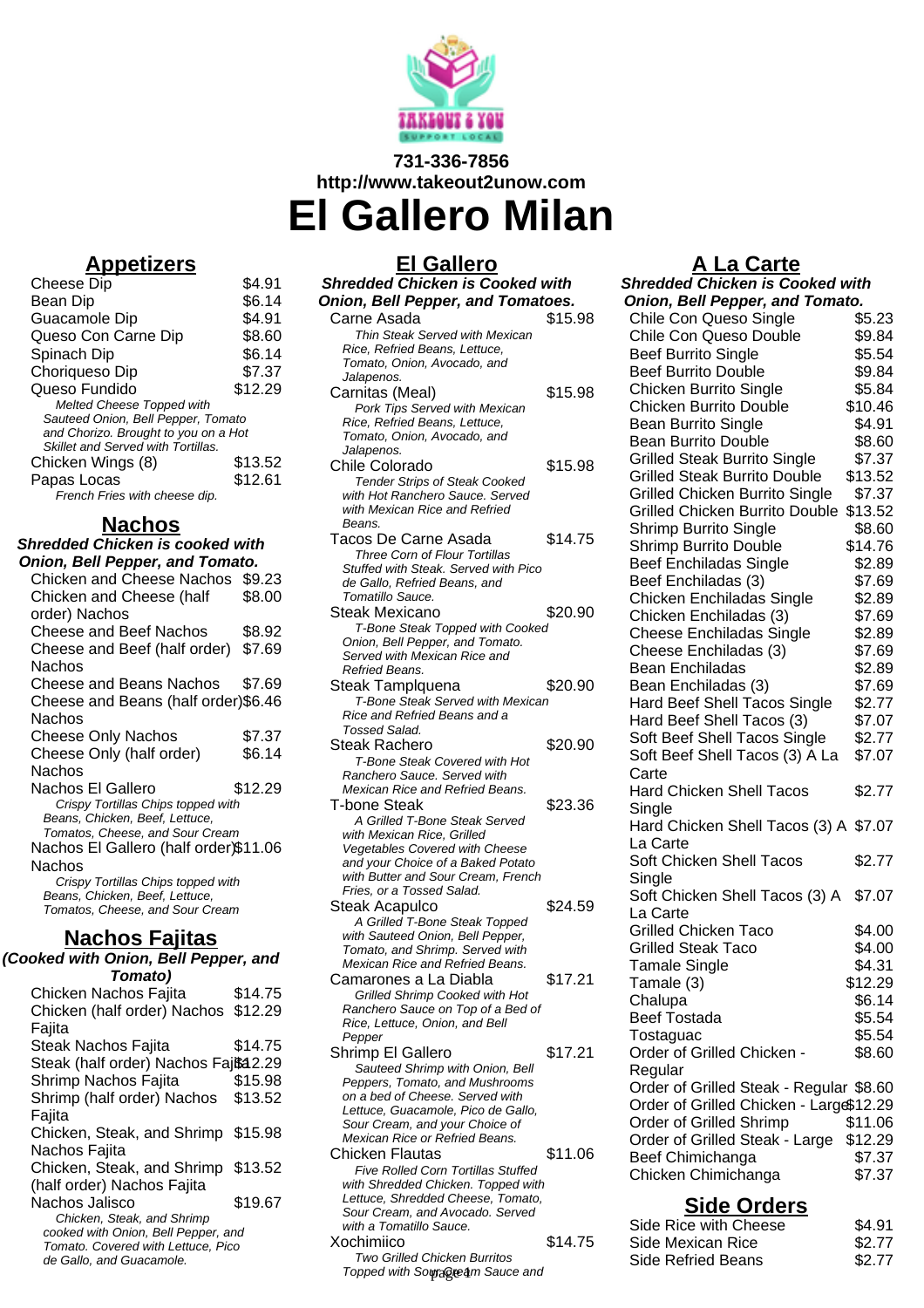Nachos Chipotle \$18.44 Chips topped with Chipotle Cheese dip, Grilled Chicken, Chorizo, Sauteed Onions and Sour Cream.

#### **Vegetarian**

One Chalupa, One Cheese \$12.29 Enchilada, and Mexican Rice. Two Bean Burritos Topped with 2.29 Cheese Sauce. One Bean Burrito, One Cheesel 2.29 Enchilada, and a Bean Tostada One Bean Burrito, One Chalupa, and a Cheese Quesadilla \$12.29 One Chile Relleno, One Bean \$12.29 Tostada, and Mexican Rice.

#### **Salads and Soup Shredded Chicken is cooked with Onion, Bell Pepper, and Tomato.**

Taco Salad  $$11.06$ A Crispy Flour Tortilla with Melted Cheese Sauce, topped with Ground Beef or Shredded Chicken, Lettuce, Tomato, Sour Cream, Guacamole, and Shredded Cheese. Taco Salad Faiita **\$13.52** A Crispy Flour Tortilla with Melted Cheese Sauce, topped with your choice of Chicken or Steak cooked with Onion, Bell Pepper, and Tomato. Covered with Lettuce, Tomato, Guacamole, Sour Cream and Shredded Cheese. Shrimp Taco Salad \$15.98 A Crispy Flour Tortilla with Melted Cheese Sauce, topped with Shrimp cooked with Onion, Bell Pepper, and Tomato. Covered with Lettuce, Sour Cream, Guacamole, Tomato, and Shredded Cheese. Taco Salad El Gallero \$17.84 Chicken, Steak, and Shrimp sauteed with Onions, Bells Peppers, Tomatoes, and Mushrooms. Covered with Lettuce, Sour Cream, Guacamole, Tomato, and Shredded Cheese. Grilled Chicken Salad \$10.46 Lettuce, Onion, Bell Pepper, and Tomato.Topped with Grilled Chicken, Sauteed Mushrooms, and Shredded Cheese. Shrimp Salad \$14.75 Tossed Salad \$6.14 Lettuce, Onion, Bell Pepper, Tomato, and Shredded Cheese Guacamole Salad \$7.37 Lettuce, Tomato, Shredded Cheese, and Guacamole. Tortilla Soup - Cup \$8.00 Tortilla Soup - Bowl \$9.83

### **Combinations**

1. One Taco One Enchilado \$11.06 and One Chalupa 2. One Enchilada, One Taco, \$11.06 and One Chile Relleno 3. Two Tacos, One Enchilada \$11.06 and One Chile con Queso 4. One Taco, Two Enchiladas\$11.06 and Mexican Rice. 5. One Chalupa, One Chille \$11.06 Relleno and Refried Beans 6. One Chile Relleno, One Taco, Mexican Rice and Refried Beans. \$11.06 7. Two Tacos, Mexican Rice \$11.06

| Three Chicken Flautas. Served with                                       |         |
|--------------------------------------------------------------------------|---------|
| Mexican Rice, Lettuce, Tomato, and                                       |         |
| Cheese Sauce.                                                            |         |
| Pollo El Gallero                                                         | \$15.98 |
| A Grilled Chicken Breast Topped                                          |         |
| with Sauteed Onion, Bell Pepper,                                         |         |
| Tomato, and Cheese. Served with                                          |         |
| Mexican Rice, Lettuce, Pico de Gallo                                     |         |
| and Sliced Avocado.                                                      |         |
| Chori Pollo                                                              | \$17.21 |
| Grilled chicken breast with chorizo,                                     |         |
| melted cheese, and a side of rice &                                      |         |
| beans                                                                    |         |
| Spicy Chicken Chipotle                                                   | \$15.98 |
| A Grilled Chicken Breast Covered                                         |         |
| with a Spicy Chipotle Sauce, a Side                                      |         |
| of Steamed Vegetables and a Baked                                        |         |
| Potato with Butter and Sour Cream.                                       |         |
| Pollo Loco Regular                                                       | \$11.06 |
| <b>Mexican Rice Covered with</b>                                         |         |
| Cheese Sauce and Grilled Chicken.                                        |         |
| Pollo Loco Large                                                         | \$13.52 |
|                                                                          |         |
| <b>Mexican Rice Covered with</b>                                         |         |
| Cheese Sauce and Grilled Chicken.                                        |         |
| Pollo Loco with Vegetable                                                | \$15.98 |
| Shrimp Loco Regular                                                      | \$12.61 |
| Shrimp Loco Large                                                        | \$17.21 |
| Fiesta Dinner                                                            | \$17.21 |
|                                                                          |         |
| This Platter has a little bit of                                         |         |
| Everything. A Chalupa, Taco, Chile                                       |         |
| Relleno, Tamale, Enchilada, Mexican                                      |         |
| Rice and Refried Beans.                                                  |         |
| <b>Taquitos Mexicanos</b>                                                | \$14.15 |
| Four Rolled Corn Tortillas Stuffed                                       |         |
| with Chunks of Beef or Shredded                                          |         |
| Chicken, Deep Fried. Served with                                         |         |
| Mexican Rican, Refried Beans,                                            |         |
| Lettuce, Guacamole, Sour Cream,                                          |         |
| and Pico de Gallo.                                                       |         |
| <b>Mexican Pizza</b>                                                     | \$10.46 |
| <b>Grilled Chicken</b>                                                   | \$15.98 |
|                                                                          |         |
|                                                                          |         |
| (Cooked with Onion, Bell Pepper,                                         |         |
| and Tomato). A Pita Smothered with                                       |         |
| Refried Beans, Burrito Sauce, with a                                     |         |
| Shredded Chicken Covered with                                            |         |
| Cheese. Served with Lettuce,                                             |         |
| Guacamole, and Sour Cream.                                               |         |
| Grilled Steak                                                            | \$15.98 |
| (Cooked with Onion, Bell Pepper,                                         |         |
| and Tomato). A Pita Smothered with                                       |         |
| Refried Beans, Burrito Sauce, with a                                     |         |
| <b>Choice of Ground Beef Covered with</b>                                |         |
| Cheese. Served with Lettuce.                                             |         |
| Guacamole, and Sour Cream.                                               |         |
| Chimichanga                                                              | \$12.29 |
| A Flour Tortilla Stuffed with your                                       |         |
| Choice of Chunks of Been or                                              |         |
| Shredded Chickem then Deep Fried                                         |         |
| to a Golden Brown, Topped with                                           |         |
| Cheese Sauce. Served with Mexican                                        |         |
| Rice, Refried Beans, Lettuce,                                            |         |
| Guacamole, Sour Cream, and Pico                                          |         |
| de Gallo.                                                                |         |
| Shrimp Chimichanga                                                       | \$15.98 |
|                                                                          |         |
| A Flour Tortilla Stuffed with Shrimp                                     |         |
| Cooked with Onion Bell Pepper, and<br>Tomato, Deep Fried and Topped with |         |
| Cheese Sauce. Served with Mexican                                        |         |
| Rice, Refried Beans, Lettuce,                                            |         |
| Guacamole, Sour Cream, and Pico                                          |         |
| de Gallo.                                                                |         |
|                                                                          | \$14.75 |
| Chimichangas Especiales                                                  |         |
| One Beef Chimichanga, One                                                |         |
| Shredded Chicken Chimichanga, and                                        |         |
| One Shrimp Chimichanga Topped<br>with Cheese Sauce. Served with          |         |
|                                                                          |         |
| Lettuce, Guacamole, Sour Cream,                                          |         |
| and Pico de Gallo.                                                       |         |
| Fish Tacos                                                               | \$17.21 |
| 3 Tacos Filled with Grilled Tilapia,                                     |         |
| Lettuce, Pico de Gallo and Avocado                                       |         |
| Served wuth Beans.                                                       |         |
| Tilapla Gallero<br>A Tilapia Fillet Accompanied with                     | \$17.21 |

# **Child's Plates**

| <b>For Kids Only</b>              |        |
|-----------------------------------|--------|
| Taco Plate                        | \$8.00 |
| One Taco, Mexican Rice and        |        |
| Refried Beans.                    |        |
| Mini Nachos                       | \$8.00 |
| Crispy Tortilla Chips with Cheese |        |
| Sauce.                            |        |
| Pancho's                          | \$8.00 |
| A Small Hamburger/Cheeseburger    |        |
| with Fries.                       |        |
| Chicken Nuggets                   | \$8.00 |
| 5 Chicken Nuggets with Fries      |        |
| <b>Burrito Plate</b>              | \$8.00 |
| Burrito with Mexican Rice and     |        |
| Refried Beans.                    |        |
| Enchilada Plate                   | \$8.00 |
| Enchilada, Mexican Rice and       |        |
| Refried Beans.                    |        |
| Quesadilla Plate                  | \$8.00 |
| Cheese Quesadilla, Mexican Rice   |        |
| and Beans.                        |        |
| Taco Salad                        | \$8.00 |
| Chicken Tender                    | \$8.00 |
| Two Chicken Tender Strips with    |        |
| Fries.                            |        |
| Cheese Sticks (4) with Fries      | \$8.00 |

# **Desserts**

| and Tomato). A Pita Smothered with<br>Refried Beans, Burrito Sauce, with a<br><b>Choice of Ground Beef Covered with</b><br>Cheese. Served with Lettuce.<br>Guacamole, and Sour Cream.                                |         | <b>Fried Ice Cream</b><br><b>Ice Cream Covered with Crushed</b><br>Cereal. Topped with Whipped<br>Cream, Chocolate Sauce in a<br>Crunchy Shell.                                                               | \$6.14 |
|----------------------------------------------------------------------------------------------------------------------------------------------------------------------------------------------------------------------|---------|---------------------------------------------------------------------------------------------------------------------------------------------------------------------------------------------------------------|--------|
| himichanga<br>A Flour Tortilla Stuffed with your<br>Choice of Chunks of Been or<br>Shredded Chickem then Deep Fried                                                                                                  | \$12.29 | Sopailla<br>A Flour Tortilla Deep Fried to a<br>Golden Brow and Topped with Butter,<br>Honey and Cinnamon.                                                                                                    | \$4.00 |
| to a Golden Brown, Topped with<br>Cheese Sauce. Served with Mexican<br>Rice, Refried Beans, Lettuce,<br>Guacamole, Sour Cream, and Pico<br>de Gallo.                                                                 |         | Sopapilla with Ice Cream<br>A Flour Tortilla Deep Fried to a<br>Golden Brow and Topped with Butter,<br>Honey and Cinnamon with Ice<br>Cream.                                                                  | \$6.14 |
| hrimp Chimichanga<br>A Flour Tortilla Stuffed with Shrimp<br>Cooked with Onion Bell Pepper, and                                                                                                                      | \$15.98 | Flan<br><b>Traditional Mexico City Style</b><br>Cream Caramel                                                                                                                                                 | \$4.91 |
| Tomato, Deep Fried and Topped with<br>Cheese Sauce, Served with Mexican<br>Rice, Refried Beans, Lettuce,<br>Guacamole, Sour Cream, and Pico<br>de Gallo.                                                             |         | Sweet Banana<br>A Banana Wrapped in a Flour<br>Tortilla, Deep Fried, then Covered<br>with Caramel Sauce, Chocolate                                                                                            | \$5.23 |
| himichangas Especiales<br>One Beef Chimichanga, One<br>Shredded Chicken Chimichanga, and<br>One Shrimp Chimichanga Topped<br>with Cheese Sauce. Served with<br>Lettuce, Guacamole, Sour Cream,<br>and Pico de Gallo. | \$14.75 | Sauce, and Whipped Cream.<br>Sweet Banana with Ice Cream<br>A Banana Wrapped in a Flour<br>Tortilla, Deep Fried, then Covered<br>with Caramel Sauce, Chocolate<br>Sauce, and Whipped Cream with Ice<br>Cream. | \$7.37 |
| sh Tacos<br>3 Tacos Filled with Grilled Tilapia,<br>Lettuce, Pico de Gallo and Avocado<br>Served wuth Beans.                                                                                                         | \$17.21 | Chocolate Chimichanga<br>A Flour Tortilla Stuffed with<br>Hershey's Chocolate Deep Fried to a<br>Golden Brown Topped with                                                                                     | \$7.37 |
| lapla Gallero<br>A Tilapia Fillet Accompanied with<br>Rice Vegetables a Baked Potato or                                                                                                                              | \$17.21 | Chocolate Sauce Whipped Cream<br>and a Scoop of Ice Cream.<br>Cheesecake Chimichanga                                                                                                                          | \$8.60 |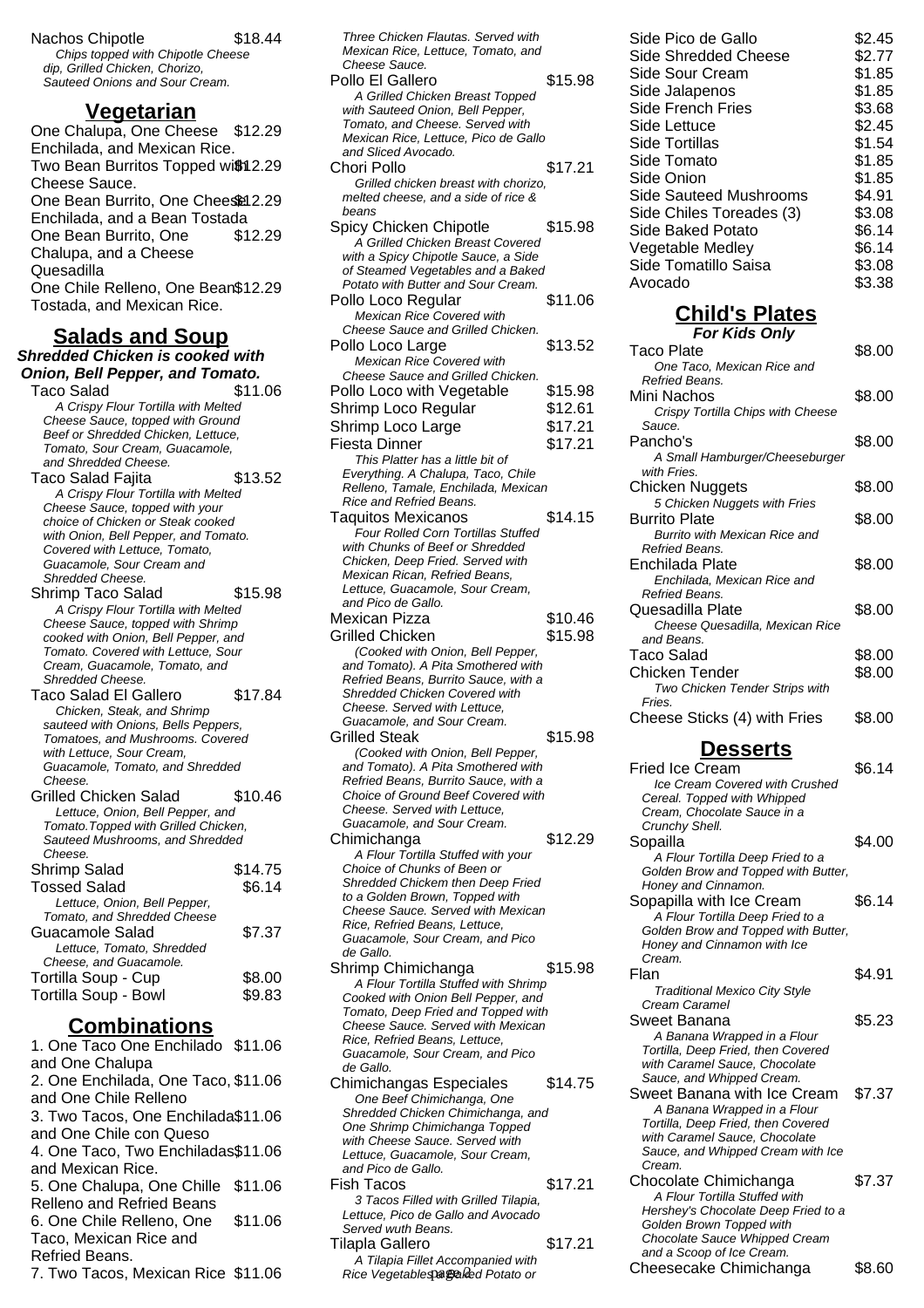and Refried Beans. 8. One Enchilada, One Chalu\$ a 1.06 and Mexican Rice. 9. One Enchilada, One Tamal\$11.06 Mexican Rice and Refried Beans. 10. One Enchilada, One Chile \$11.06 Relleno, Mexican Rice and Refried Beans. 11. One Enchilada, One Taco\$11.06 Mexican Rice, and Refried Beans. 12. Two Enchiladas Mexican \$11.06 Rice and Refried Beans 13. One Enchilada, One Burrifol 2.29 and One Chile Relleno 14. One Burrito, One Enchilada 2.29 and One Tamale. 15. One Chalupa, One Chile \$12.29 Relleno and One enchilada 16. One Chalupa, One Burrito \$12.29 and Mexican Rice. 17. One Chalupa, One Chile \$12.29 Relleno and One Burrito. 18. One Burrito, One Enchilada, Mexican Rice and Refried Beans. \$12.29 19. One Chalupa, One Burrito\$12.29 and One Enchilada. 20. One Chalupa, One Taco \$12.29 and One Tostada. 21. One Chile Relleno, One \$12.29 Burrito, and Mexican Rice. 22. One Burrito, One Taco an \$12.29 One Enchilada 23. One Taco, One Burrito, anid 2.29 One Chalupa 24. One Burrito, One Chile Relleno and One Taco \$12.29 25. One Taco, One Burrito, Mexican Rice and Refried Beans. \$12.29

## **Lunch Menu**

Burrito El Gallero Lunch \$9.83 A large Flour Tortilla Stuffed with Groun Beef or Shredded Chicken. Topped with Red Sauce, Lettuce, Sour Cream, Shredded Cheese, and Tomato. Served with Mexican Rice and Refried Beans. Chimichanga Lunch \$9.83 A Flour Tortilla Stuffed with Shredded Chicken or Chunks of Beef, then Deep Fried and Topped with Cheese Sauce. Served with Mexican Rica, Refried Beans, Lettuce, Sour Cream, Guacamole, and Pico de Gallo. Fajitas Lunch \$12.29 Tender Strips of Steak or Chicken with Sauteed Onion, Bell Pepper, and Tomato. Served with Mexican Rice, Refried Beans, Lettuce, Sour Cream, Guacamole, and Pico de Gallo. Taco Salad Lunch \$9.23 A Crispy Flour Tortilla with Cheese Sauce, Topped with Ground Beed or Shredded Chicken, Lettuce, Sour Cream, Tomato, and Shredded Cheese. Taco Salad Fajita Lunch \$10.46 A Crispy Flour Tortilla with Cheese Sauce, Topped with your Choice of Steak or Chicken with Sauteed,

Onion, Bell Pepper and Tomato. Covered with Lettuce, Sour Cream,

French Fries. Tilapia Cancun \$19.67 A Tilapia Fillet Accopanied with Rice, Grilled Shrimp, Cooked with Onion, Bell Pepper and Tomato with a Side of Lettuce, Avocado, Tomato, Onion and Wedge of Lime.

#### **Burritos and Enchiladas**

**Shredded Chicken is cooked with Onion, Bell Pepper, and Tomato.**

| <b>Burrito Mexicano</b>       | \$12.29 |
|-------------------------------|---------|
| <b>Burrito El Gallero</b>     | \$12.29 |
| <b>Burrito De Carne Asada</b> | \$13.52 |
| <b>Burrito Verde</b>          | \$12.29 |
| <b>Burrito Tapatio</b>        | \$13.52 |
| <b>Burrito Yucatan</b>        | \$15.98 |
| <b>Enchiladas Supermas</b>    | \$12.29 |
| <b>Enchiladas Rancheras</b>   | \$11.06 |

#### **Quesadillas**

| Quesadilla (Cheese Only)               | \$6.14  |
|----------------------------------------|---------|
| Quesadilla Rellena                     | \$11.06 |
| Quesadiila Rellena (Half Order)        | \$8.60  |
| Fajita Quesadilla                      | \$13.52 |
| Fajita Quesadilla (Half Order)         | \$11.06 |
| Shrimp Quesadilla                      | \$16.61 |
| Shrimp Quesadilla (Half Order) \$12.29 |         |
| Garden Quesadilla                      | \$10.15 |
| Garden Quesadilla (Half Order) \$8.60  |         |
| Spinach and Mushroom                   | \$10.46 |
| Quesadilla                             |         |
| Spinach and Mushroom                   | \$8.92  |
| Quesadilla (half order)                |         |
| Quesadilla El Gallero                  | \$15.98 |
| Quesadilla Especial                    | \$14.75 |

#### **Fajitas**

| Chicken Fajitas Single                | \$15.98 |
|---------------------------------------|---------|
| Chicken Fajitas Double                | \$30.74 |
| <b>Shrimp Fajitas Single</b>          | \$17.84 |
| Shrimp Fajitas Double                 | \$34.43 |
| Fajita Bravas Single                  | \$17.21 |
| Fajita Bravas Double                  | \$31.97 |
| Fajitas El Gallero                    | \$20.90 |
| Faijita Rancheras                     | \$15.98 |
| Papa El Gallero (Chicken)             | \$13.52 |
| Papa El Gallero (Steak)               | \$13.52 |
| Papa El Gallero (Shrimp)              | \$15.98 |
| Papa El Gallero (Chicken,             | \$14.75 |
| Shrimp, and Steak)                    |         |
| Parrillada Mexicana                   | \$49.19 |
| Parrilada Mexicana with Shrimp\$56.57 |         |
| Molcajete Fajitas                     | \$23.36 |
| Molcajete with Shrimp and             | \$31.97 |
| Chorizo                               |         |

A Flour Tortilla Stuffed with Cheescake then Deep Fried to a Golden Brown Topped with Whipped Cream and Strawberry Sauce and Served with a Scoop of Ice Cream.